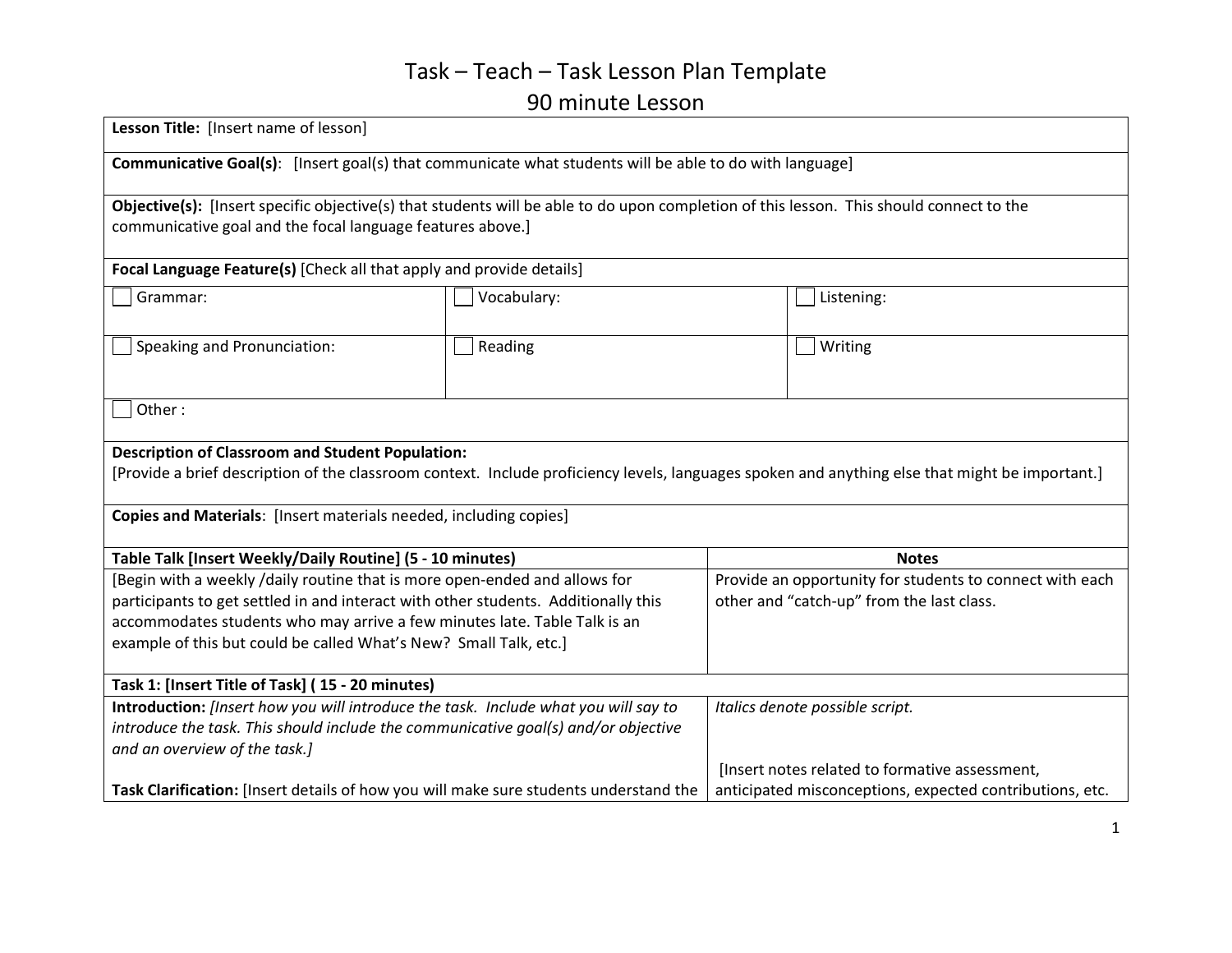# Task – Teach – Task Lesson Plan Template

90 minute Lesson

| task. Keep in mind that you may need to model an example - this model can come<br>from students, rather than you as the instructor, through eliciting contributions<br>through questioning.]<br>Task Completion: [Insert details of grouping patterns (small group, partner work,<br>etc.), what you as the instructor will be doing during this time and specifically what<br>you will be looking for as you observe students collaborating to complete the task.]                           | The purpose of Task 1 is to provide a context in which the<br>instructor can collect observational data to inform the<br>more teacher-directed instruction that occurs in the<br>Teach aspect of the lesson.] |  |  |
|-----------------------------------------------------------------------------------------------------------------------------------------------------------------------------------------------------------------------------------------------------------------------------------------------------------------------------------------------------------------------------------------------------------------------------------------------------------------------------------------------|---------------------------------------------------------------------------------------------------------------------------------------------------------------------------------------------------------------|--|--|
| Task Debrief: [Insert details on how you will debrief the task and move into the<br>Teach part of the lesson. This could include observational highlights, student<br>sharing, etc. This should be brief and transition the class into the Teach section of<br>the lesson.]                                                                                                                                                                                                                   |                                                                                                                                                                                                               |  |  |
| TEACH: [Insert Title of Focused Instruction] (20 minutes)                                                                                                                                                                                                                                                                                                                                                                                                                                     |                                                                                                                                                                                                               |  |  |
| Introduction: [Insert how you will transition to this part of the lesson. This should<br>revisit the communicative goal(s) and/or objective.]                                                                                                                                                                                                                                                                                                                                                 | Italics denote possible script.                                                                                                                                                                               |  |  |
| Modeling: [Insert how you will model the specific focal language feature(s) that<br>needs attention based on your observational data from Task 1. Keep in mind<br>modeling can come from students, rather than you as the instructor, through<br>eliciting specific contributions through questioning based on your observations<br>during Task 1.]<br>Guided Practice: [Insert how students will have the opportunity to practice these<br>focal language features before moving to Task 2.] | [Insert notes related to how you will connect your<br>observations from Task 1 to this part of the lesson,<br>continue to collect formative assessment, and transition<br>to Task 2.]                         |  |  |
| TASK 2: Partner Interviews (20 - 30 minutes)                                                                                                                                                                                                                                                                                                                                                                                                                                                  |                                                                                                                                                                                                               |  |  |
| Introduction and Connection to Task 1: [Insert how you will introduce the task.                                                                                                                                                                                                                                                                                                                                                                                                               | Italics denote possible script.                                                                                                                                                                               |  |  |
| Include what you will say to introduce the task and connect it to previous work in<br>Task 1 and Teach.]                                                                                                                                                                                                                                                                                                                                                                                      |                                                                                                                                                                                                               |  |  |
|                                                                                                                                                                                                                                                                                                                                                                                                                                                                                               | [Insert notes related to evaluating student performance.                                                                                                                                                      |  |  |